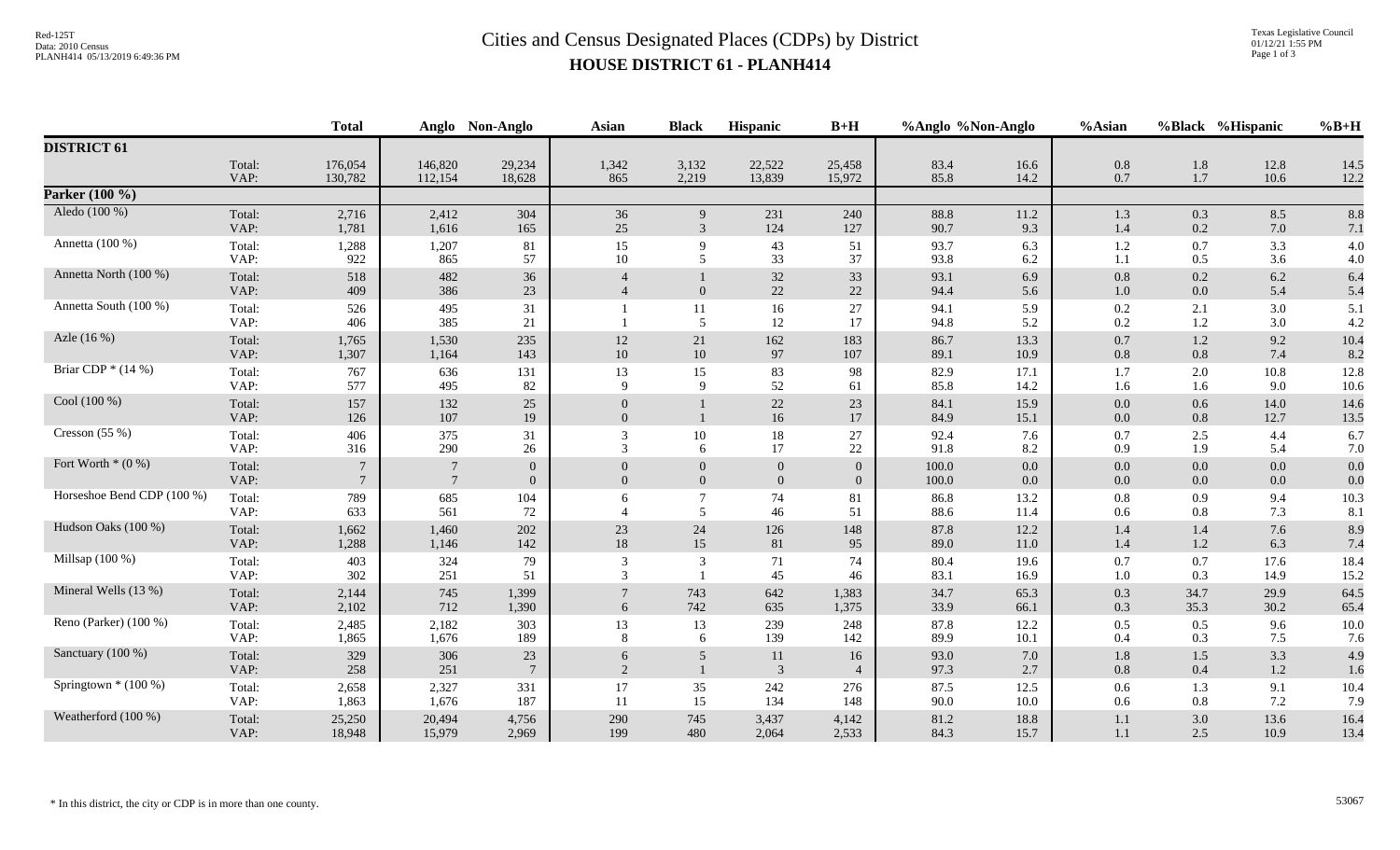## Red-125T<br>Data: 2010 Census<br>PLANH414 05/13/2019 6:49:36 PM<br>**Cities and Census Designated Places (CDPs)** by District **HOUSE DISTRICT 61 - PLANH414**

|                          |                | <b>Total</b>     |                | Anglo Non-Anglo | <b>Asian</b>             | <b>Black</b>                     | <b>Hispanic</b> | $B+H$            | %Anglo %Non-Anglo |              | %Asian     |            | %Black %Hispanic | $%B+H$       |
|--------------------------|----------------|------------------|----------------|-----------------|--------------------------|----------------------------------|-----------------|------------------|-------------------|--------------|------------|------------|------------------|--------------|
| <b>DISTRICT 61</b>       |                |                  |                |                 |                          |                                  |                 |                  |                   |              |            |            |                  |              |
| Parker (100 %)           |                |                  |                |                 |                          |                                  |                 |                  |                   |              |            |            |                  |              |
| Western Lake CDP (100 %) | Total:         | 1,525            | 999            | 526             | 13                       | 10                               | 464             | 474              | 65.5              | 34.5         | 0.9        | 0.7        | 30.4             | 31.1         |
|                          | VAP:           | 1,091            | 786            | 305             | 10                       | $\overline{7}$                   | 261             | 268              | 72.0              | $28.0\,$     | 0.9        | 0.6        | 23.9             | 24.6         |
| Willow Park (100 %)      | Total:         | 3,982            | 3,651          | 331             | 40                       | 49                               | 205             | 251              | 91.7              | 8.3          | $1.0\,$    | $1.2\,$    | 5.1              | 6.3          |
|                          | VAP:           | 2,971            | 2,762          | 209             | 26                       | 29                               | 124             | 151              | 93.0              | 7.0          | 0.9        | $1.0\,$    | 4.2              | 5.1          |
| <b>Rest of County</b>    | Total:         | 67,550           | 59,249         | 8,301           | 462                      | 643                              | 6,292           | 6,862            | 87.7              | 12.3         | 0.7        | 1.0        | 9.3              | 10.2         |
|                          | VAP:           | 49,886           | 44,803         | 5,083           | 279                      | 345                              | 3,778           | 4,087            | 89.8              | 10.2         | 0.6        | 0.7        | 7.6              | 8.2          |
| <b>Wise</b> $(100\%)$    |                |                  |                |                 |                          |                                  |                 |                  |                   |              |            |            |                  |              |
| Alvord (100 %)           | Total:         | 1,334            | 1,177          | 157             | 6                        | 16                               | 123             | 139              | 88.2              | 11.8         | 0.4        | $1.2\,$    | 9.2              | 10.4         |
|                          | VAP:           | 922              | 830            | 92              | $\mathfrak{Z}$           | 9                                | 71              | 80               | 90.0              | 10.0         | 0.3        | 1.0        | 7.7              | 8.7          |
| Aurora (100 %)           | Total:<br>VAP: | 1,220<br>870     | 931<br>708     | 289<br>162      | 8<br>3                   | 8                                | 250<br>139      | 257<br>143       | 76.3<br>81.4      | 23.7<br>18.6 | 0.7<br>0.3 | 0.7<br>0.5 | 20.5<br>16.0     | 21.1<br>16.4 |
| Boyd (100 %)             | Total:<br>VAP: | 1,207<br>890     | 947<br>739     | 260<br>151      | 5                        | 9<br>$\overline{5}$              | 222<br>129      | 231<br>134       | 78.5<br>83.0      | 21.5<br>17.0 | 0.4<br>0.1 | 0.7<br>0.6 | 18.4<br>14.5     | 19.1<br>15.1 |
| Briar CDP $*(32\%)$      | Total:         | 1,817            | 1,600          | 217             | 15                       | 19                               | 142             | 157              | 88.1              | 11.9         | 0.8        | 1.0        | 7.8              | 8.6          |
|                          | VAP:           | 1,355            | 1,218          | 137             | 9                        | 11                               | 86              | 95               | 89.9              | 10.1         | 0.7        | 0.8        | 6.3              | 7.0          |
| Bridgeport (100 %)       | Total:         | 5,976            | 3,075          | 2,901           | 70                       | 291                              | 2,524           | 2,798            | 51.5              | 48.5         | 1.2        | 4.9        | 42.2             | 46.8         |
|                          | VAP:           | 4,210            | 2,302          | 1,908           | 45                       | 264                              | 1,574           | 1,833            | 54.7              | 45.3         | 1.1        | 6.3        | 37.4             | 43.5         |
| Chico (100 %)            | Total:         | 1,002            | 856            | 146             | 3                        | $\overline{4}$                   | 131             | 134              | 85.4              | 14.6         | 0.3        | 0.4        | 13.1             | 13.4         |
|                          | VAP:           | 717              | 643            | 74              | 3                        | $\theta$                         | 67              | 67               | 89.7              | 10.3         | 0.4        | 0.0        | 9.3              | 9.3          |
| Decatur $(100\%)$        | Total:         | 6,042            | 4,018          | 2,024           | 60                       | 113                              | 1,827           | 1,925            | 66.5              | 33.5         | 1.0        | 1.9        | 30.2             | 31.9         |
|                          | VAP:           | 4,378            | 3,137          | 1,241           | 43                       | 66                               | 1,106           | 1,168            | 71.7              | 28.3         | 1.0        | 1.5        | 25.3             | 26.7         |
| Fort Worth $*(0\%)$      | Total:         | $\boldsymbol{0}$ | $\overline{0}$ | $\overline{0}$  | $\overline{0}$           | $\boldsymbol{0}$                 | $\overline{0}$  | $\boldsymbol{0}$ | 0.0               | 0.0          | $0.0\,$    | 0.0        | 0.0              | 0.0          |
|                          | VAP:           | $\theta$         | $\Omega$       | $\overline{0}$  | $\Omega$                 | $\theta$                         | $\Omega$        | $\Omega$         | 0.0               | 0.0          | $0.0\,$    | $0.0\,$    | 0.0              | 0.0          |
| Lake Bridgeport (100 %)  | Total:<br>VAP: | 340<br>267       | 317<br>253     | 23<br>14        | 3<br>$\mathfrak{Z}$      | 3                                | 17<br>10        | 20<br>11         | 93.2<br>94.8      | 6.8<br>5.2   | 0.9<br>1.1 | 0.9<br>0.4 | 5.0<br>3.7       | 5.9<br>4.1   |
| New Fairview (100 %)     | Total:<br>VAP: | 1,258<br>897     | 975<br>730     | 283<br>167      |                          | 11<br>$\overline{7}$             | 218<br>130      | 229<br>137       | 77.5<br>81.4      | 22.5<br>18.6 | 0.1<br>0.1 | 0.9<br>0.8 | 17.3<br>14.5     | 18.2<br>15.3 |
| Newark (100 %)           | Total:<br>VAP: | 1,005<br>753     | 786<br>628     | 219<br>125      | 3                        | $\overline{4}$<br>$\overline{4}$ | 193<br>103      | 197<br>107       | 78.2<br>83.4      | 21.8<br>16.6 | 0.4<br>0.4 | 0.4<br>0.5 | 19.2<br>13.7     | 19.6<br>14.2 |
| Paradise (100 %)         | Total:<br>VAP: | 441<br>330       | 381<br>296     | 60<br>34        |                          | 3<br>$\overline{0}$              | 55<br>30        | 56<br>30         | 86.4<br>89.7      | 13.6<br>10.3 | 0.2<br>0.3 | 0.7<br>0.0 | 12.5<br>9.1      | 12.7<br>9.1  |
| Pecan Acres CDP (43 %)   | Total:         | 1,780            | 1,504          | 276             | 10                       | 27                               | 202             | 229              | 84.5              | 15.5         | 0.6        | 1.5        | 11.3             | 12.9         |
|                          | VAP:           | 1,346            | 1,181          | 165             | $\overline{4}$           | 13                               | 121             | 134              | 87.7              | 12.3         | 0.3        | 1.0        | 9.0              | 10.0         |
| Rhome (100 %)            | Total:         | 1,522            | 1,269          | 253             | 13                       | $18\,$                           | 191             | 208              | 83.4              | 16.6         | 0.9        | 1.2        | 12.5             | 13.7         |
|                          | VAP:           | 1,078            | 923            | 155             | 8                        | 11                               | 111             | 121              | 85.6              | 14.4         | 0.7        | 1.0        | 10.3             | 11.2         |
| Runaway Bay (100 %)      | Total:         | 1,286            | 1,158          | 128             | 5                        | 6                                | $92\,$          | 98               | 90.0              | 10.0         | 0.4        | 0.5        | 7.2              | 7.6          |
|                          | VAP:           | 1,045            | 969            | 76              | $\overline{\mathcal{A}}$ | $\overline{4}$                   | 52              | 56               | 92.7              | 7.3          | 0.4        | 0.4        | 5.0              | 5.4          |